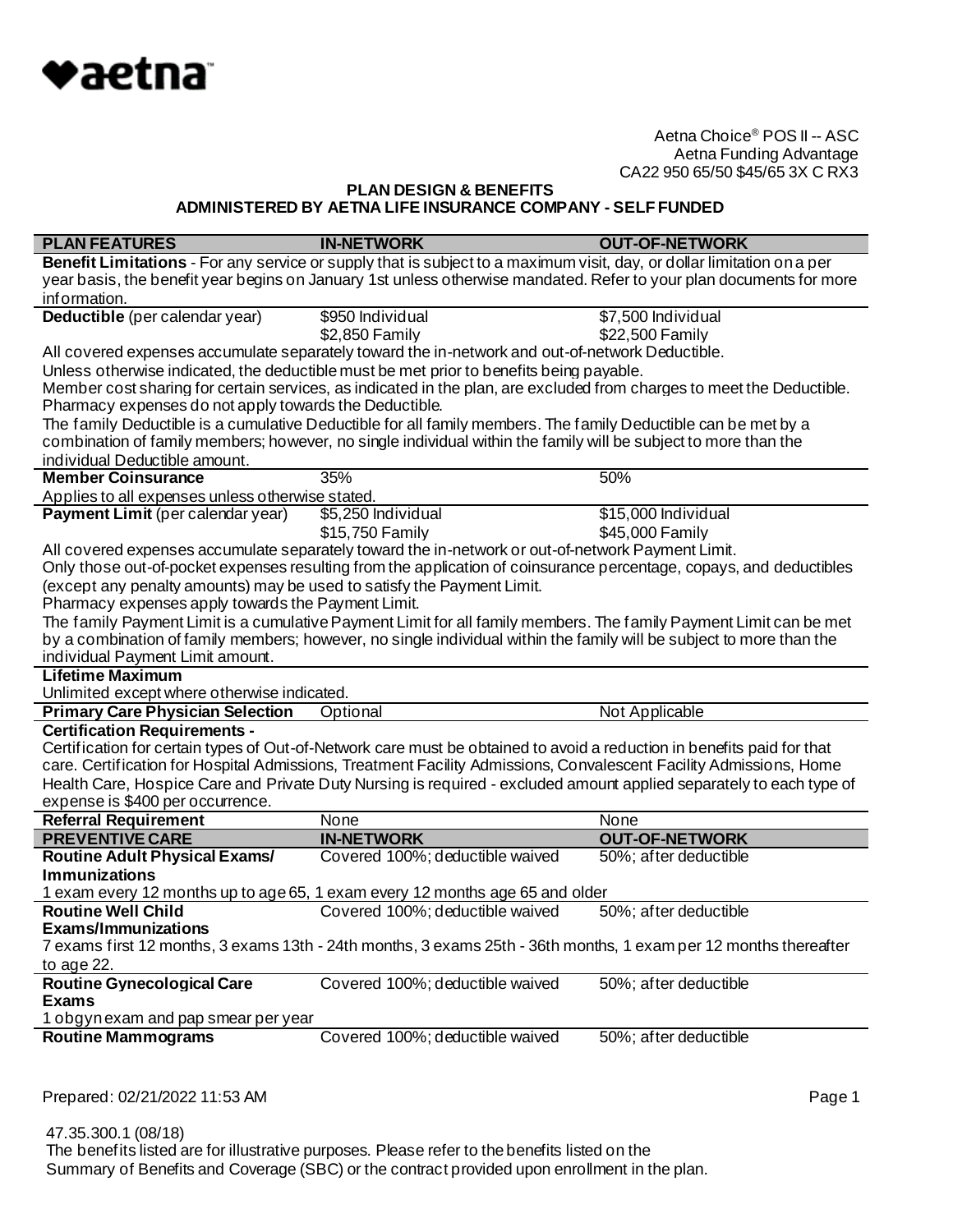

## **PLAN DESIGN & BENEFITS ADMINISTERED BY AETNA LIFE INSURANCE COMPANY - SELF FUNDED**

| <b>Women's Health</b>                                                                                               | Covered 100%; deductible waived 50%; after deductible                                                               |                                   |
|---------------------------------------------------------------------------------------------------------------------|---------------------------------------------------------------------------------------------------------------------|-----------------------------------|
|                                                                                                                     | Includes: Screening for gestational diabetes, HPV (Human-Papillomavirus) DNA testing, counseling for sexually       |                                   |
|                                                                                                                     | transmitted infections, counseling and screening for human immunodeficiency virus, screening and counseling for     |                                   |
| interpersonal and domestic violence, breastfeeding support, supplies and counseling.                                |                                                                                                                     |                                   |
|                                                                                                                     | Contraceptive methods, sterilization procedures, patient education and counseling. Limitations may apply.           |                                   |
| <b>Routine Digital Rectal Exam</b>                                                                                  | Covered 100%; deductible waived                                                                                     | 50%; after deductible             |
| Recommended: For covered males age 40 and over.                                                                     |                                                                                                                     |                                   |
| <b>Prostate-specific Antigen Test</b>                                                                               | Covered 100%; deductible waived                                                                                     | 50%; after deductible             |
| Recommended: For covered males age 40 and over.                                                                     |                                                                                                                     |                                   |
| <b>Colorectal Cancer Screening</b>                                                                                  | Covered 100%; deductible waived                                                                                     | 50%; after deductible             |
| Recommended: For all members age 45 and over.                                                                       |                                                                                                                     |                                   |
| <b>Routine Eye Exams</b>                                                                                            | Covered 100%; deductible waived                                                                                     | 50%; after deductible             |
| 1 routine exam per 24 months.                                                                                       |                                                                                                                     |                                   |
| <b>Routine Hearing Screening</b>                                                                                    | Covered 100%; deductible waived                                                                                     | 50%; after deductible             |
| <b>PHYSICIAN SERVICES</b>                                                                                           | <b>IN-NETWORK</b>                                                                                                   | <b>OUT-OF-NETWORK</b>             |
| <b>Office Visits to Primary Care</b>                                                                                | \$45 office visit copay; deductible                                                                                 | 50%; after deductible             |
| <b>Physician (PCP)</b>                                                                                              | waived                                                                                                              |                                   |
|                                                                                                                     | Includes services of an internist, general physician, family practitioner or pediatrician.                          |                                   |
| <b>Specialist Office Visits</b>                                                                                     | \$65 office visit copay; deductible                                                                                 | 50%; after deductible             |
|                                                                                                                     | waived                                                                                                              |                                   |
| <b>Hearing Exams</b>                                                                                                | <b>Not Covered</b>                                                                                                  | Not Covered                       |
| <b>Pre-Natal Maternity</b>                                                                                          | Covered 100%; deductible waived                                                                                     | 50%; after deductible             |
| <b>Walk-in Clinics</b>                                                                                              | \$45 copay; deductible waived                                                                                       | 50%; after deductible             |
|                                                                                                                     | <b>Designated Walk-in Clinics</b>                                                                                   |                                   |
|                                                                                                                     | Covered 100%; deductible waived                                                                                     |                                   |
|                                                                                                                     | Walk-in Clinics are free-standing health care facilities that (a) may be located in or with a pharmacy, drug store, |                                   |
|                                                                                                                     | supermarket or other retail store; and (b) provide limited medical care and services on a scheduled or unscheduled  |                                   |
|                                                                                                                     | basis. Urgent care centers, emergency rooms, the outpatient department of a hospital, ambulatory surgical centers,  |                                   |
| and physician offices are not considered to be Walk-in Clinics.                                                     |                                                                                                                     |                                   |
| <b>Allergy Testing</b>                                                                                              | Your cost sharing is based on the                                                                                   | Your cost sharing is based on the |
|                                                                                                                     | type of service and where it is                                                                                     | type of service and where it is   |
|                                                                                                                     | performed                                                                                                           | performed                         |
| <b>Allergy Injections</b>                                                                                           | Your cost sharing is based on the                                                                                   | Your cost sharing is based on the |
|                                                                                                                     | type of service and where it is                                                                                     | type of service and where it is   |
|                                                                                                                     | performed                                                                                                           | performed                         |
| <b>DIAGNOSTIC PROCEDURES</b>                                                                                        | <b>IN-NETWORK</b>                                                                                                   | <b>OUT-OF-NETWORK</b>             |
| <b>Diagnostic X-ray</b>                                                                                             | 35%; after deductible                                                                                               | 50%; after deductible             |
| (other than Complex Imaging Services)                                                                               |                                                                                                                     |                                   |
|                                                                                                                     | If performed as a part of a physician office visit and billed by the physician, expenses are covered subject to the |                                   |
| applicable physician's office visit member cost sharing.                                                            |                                                                                                                     |                                   |
| <b>Diagnostic Laboratory</b>                                                                                        | 35%; after deductible                                                                                               | 50%; after deductible             |
|                                                                                                                     | If performed as a part of a physician office visit and billed by the physician, expenses are covered subject to the |                                   |
| applicable physician's office visit member cost sharing.                                                            |                                                                                                                     |                                   |
| <b>Diagnostic Complex Imaging</b>                                                                                   | 35%; after deductible                                                                                               | 50%; after deductible             |
| If performed as a part of a physician office visit and billed by the physician, expenses are covered subject to the |                                                                                                                     |                                   |
| applicable physician's office visit member cost sharing.                                                            |                                                                                                                     |                                   |
|                                                                                                                     |                                                                                                                     |                                   |
| <b>EMERGENCY MEDICAL CARE</b><br>Prepared: 02/21/2022 11:53 AM                                                      | <b>IN-NETWORK</b>                                                                                                   | <b>OUT-OF-NETWORK</b><br>Page 2   |

47.35.300.1 (08/18)

 The benefits listed are for illustrative purposes. Please refer to the benefits listed on the Summary of Benefits and Coverage (SBC) or the contract provided upon enrollment in the plan.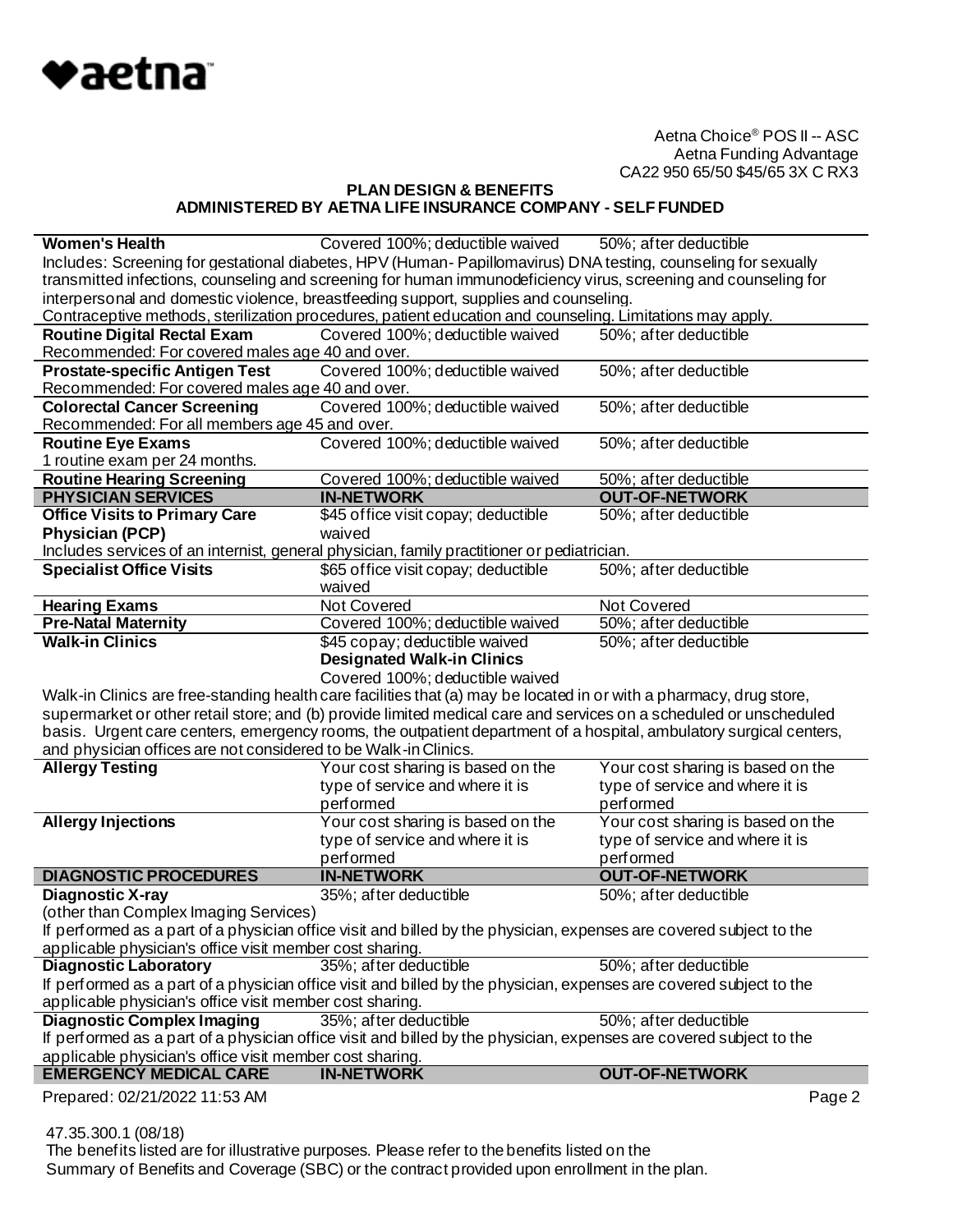

#### **PLAN DESIGN & BENEFITS ADMINISTERED BY AETNA LIFE INSURANCE COMPANY - SELF FUNDED**

| <b>Urgent Care Provider</b>                                                                                                  | \$75 office visit copay; deductible | 50%; after deductible   |
|------------------------------------------------------------------------------------------------------------------------------|-------------------------------------|-------------------------|
|                                                                                                                              | waived                              |                         |
| Non-Urgent Use of Urgent Care                                                                                                | <b>Not Covered</b>                  | <b>Not Covered</b>      |
| <b>Provider</b>                                                                                                              |                                     |                         |
| <b>Emergency Room</b>                                                                                                        | \$350 copay; after deductible       | Same as in-network care |
| Copay waived if admitted                                                                                                     |                                     |                         |
| Non-Emergency Care in an                                                                                                     | Not Covered                         | Not Covered             |
| <b>Emergency Room</b>                                                                                                        |                                     |                         |
| <b>Emergency Use of Ambulance</b>                                                                                            | 35%; after deductible               | Same as in-network care |
| Non-Emergency Use of Ambulance                                                                                               | Not Covered                         | Not Covered             |
| <b>HOSPITAL CARE</b>                                                                                                         | <b>IN-NETWORK</b>                   | <b>OUT-OF-NETWORK</b>   |
| <b>Inpatient Coverage</b>                                                                                                    | 35%; after deductible               | 50%; after deductible   |
| Your cost sharing applies to all covered benefits incurred during your inpatient stay.                                       |                                     |                         |
|                                                                                                                              |                                     |                         |
| <b>Inpatient Maternity Coverage</b>                                                                                          | 35%; after deductible               | 50%; after deductible   |
| (includes delivery and postpartum                                                                                            |                                     |                         |
| care)                                                                                                                        |                                     |                         |
| Your cost sharing applies to all covered benefits incurred during your inpatient stay.                                       |                                     |                         |
| <b>Outpatient Hospital Expenses</b>                                                                                          | 35%; after deductible               | 50%; after deductible   |
| Your cost sharing applies to all covered benefits incurred during your outpatient visit.                                     |                                     |                         |
| <b>Outpatient Surgery - Hospital</b>                                                                                         | 35%; after deductible               | 50%; after deductible   |
| Your cost sharing applies to all covered benefits incurred during your outpatient visit.                                     |                                     |                         |
| <b>Outpatient Surgery - Freestanding</b>                                                                                     | 35%; after deductible               | 50%; after deductible   |
| <b>Facility</b>                                                                                                              |                                     |                         |
| Your cost sharing applies to all covered benefits incurred during your outpatient visit.                                     |                                     |                         |
|                                                                                                                              |                                     |                         |
| <b>MENTAL HEALTH SERVICES</b>                                                                                                | <b>IN-NETWORK</b>                   | <b>OUT-OF-NETWORK</b>   |
| Inpatient                                                                                                                    | 35%; after deductible               | 50%; after deductible   |
|                                                                                                                              |                                     |                         |
| Your cost sharing applies to all covered benefits incurred during your inpatient stay.<br><b>Mental Health Office Visits</b> |                                     |                         |
|                                                                                                                              | \$65 copay; deductible waived       | 50%; after deductible   |
| Your cost sharing applies to all covered benefits incurred during your outpatient visit.                                     |                                     |                         |
| <b>Other Mental Health Services</b>                                                                                          | 35%; after deductible               | 50%; after deductible   |
| <b>SUBSTANCE ABUSE</b>                                                                                                       | <b>IN-NETWORK</b>                   | <b>OUT-OF-NETWORK</b>   |
| Inpatient                                                                                                                    | 35%; after deductible               | 50%; after deductible   |
| Your cost sharing applies to all covered benefits incurred during your inpatient stay.                                       |                                     |                         |
| <b>Residential Treatment Facility</b>                                                                                        | 35%; after deductible               | 50%; after deductible   |
| <b>Substance Abuse Office Visits</b>                                                                                         | \$65 copay; deductible waived       | 50%; after deductible   |
| Your cost sharing applies to all covered benefits incurred during your outpatient visit.                                     |                                     |                         |
| <b>Other Substance Abuse Services</b>                                                                                        | 35%; after deductible               | 50%; after deductible   |
| <b>OTHER SERVICES</b>                                                                                                        | <b>IN-NETWORK</b>                   | <b>OUT-OF-NETWORK</b>   |
| <b>Skilled Nursing Facility</b>                                                                                              | 35%; after deductible               | 50%; after deductible   |
| Limited to 60 days per year                                                                                                  |                                     |                         |
| Your cost sharing applies to all covered benefits incurred during your inpatient stay.                                       |                                     |                         |
| <b>Home Health Care</b>                                                                                                      | 35%; after deductible               | 50%; after deductible   |
| Limited to 120 visits per year.                                                                                              |                                     |                         |
| Home health care services include private duty nursing                                                                       |                                     |                         |
| Limited to 3 intermittent visits per day by a participating home health care agency; 1 visit equals a period of 4 hrs or     |                                     |                         |
| less.                                                                                                                        |                                     |                         |
|                                                                                                                              |                                     |                         |
| Prepared: 02/21/2022 11:53 AM                                                                                                |                                     | Page 3                  |

47.35.300.1 (08/18)

The benefits listed are for illustrative purposes. Please refer to the benefits listed on the

Summary of Benefits and Coverage (SBC) or the contract provided upon enrollment in the plan.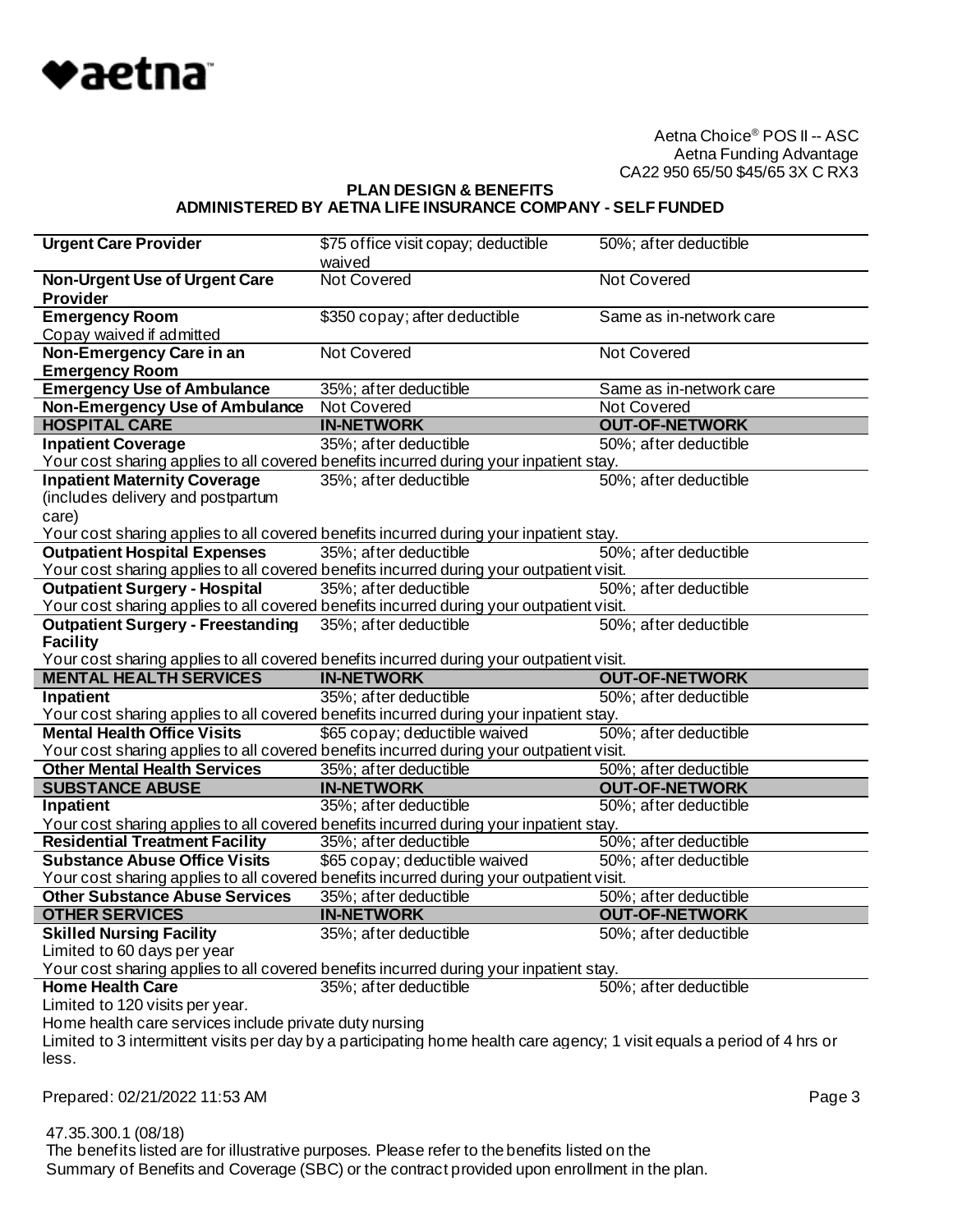

# **PLAN DESIGN & BENEFITS ADMINISTERED BY AETNA LIFE INSURANCE COMPANY - SELF FUNDED**

| <b>Hospice Care - Inpatient</b>                                                | 35%; after deductible                                                                                     | 50%; after deductible                |
|--------------------------------------------------------------------------------|-----------------------------------------------------------------------------------------------------------|--------------------------------------|
|                                                                                | Your cost sharing applies to all covered benefits incurred during your inpatient stay.                    |                                      |
| <b>Hospice Care - Outpatient</b>                                               | 35%; after deductible                                                                                     | 50%; after deductible                |
|                                                                                | Your cost sharing applies to all covered benefits incurred during your outpatient visit.                  |                                      |
| <b>Private Duty Nursing</b>                                                    | Covered as part of Home Health                                                                            | Covered as part of Home Health       |
|                                                                                | Care                                                                                                      | Care                                 |
|                                                                                | Each period of private duty nursing of up to 8 hours will be deemed to be one private duty nursing shift. |                                      |
| <b>Spinal Manipulation Therapy</b>                                             | \$65 copay; deductible waived                                                                             | 50%; after deductible                |
| Limited to 20 visits per year                                                  |                                                                                                           |                                      |
| <b>Outpatient Short-Term</b>                                                   | \$65 copay; deductible waived                                                                             | 50%; after deductible                |
| Rehabilitation                                                                 |                                                                                                           |                                      |
| Includes speech, physical, occupational therapy; limited to 60 visits per year |                                                                                                           |                                      |
| <b>Habilitative Physical Therapy</b>                                           | 35%; after deductible                                                                                     | 50%; after deductible                |
| <b>Habilitative Occupational Therapy</b>                                       | 35%; after deductible                                                                                     | 50%; after deductible                |
| <b>Habilitative Speech Therapy</b>                                             | 35%; after deductible                                                                                     | 50%; after deductible                |
| <b>Autism Behavioral Therapy</b>                                               | \$65 copay; deductible waived                                                                             | $\overline{50\%}$ ; after deductible |
| Combined with outpatient mental health visits                                  |                                                                                                           |                                      |
| <b>Autism Applied Behavior Analysis</b>                                        | 35%; after deductible                                                                                     | 50%; after deductible                |
| Covered same as any other Outpatient Mental Health All Other benefit           |                                                                                                           |                                      |
| <b>Autism Physical Therapy</b>                                                 | 35%; after deductible                                                                                     | 50%; after deductible                |
| <b>Autism Occupational Therapy</b>                                             | 35%; after deductible                                                                                     | 50%; after deductible                |
| <b>Autism Speech Therapy</b>                                                   | 35%; after deductible                                                                                     | 50%; after deductible                |
| <b>Durable Medical Equipment</b>                                               | 35%; after deductible                                                                                     | 50%; after deductible                |
| Diabetic Supplies -- (if not covered                                           |                                                                                                           | Covered same as any other medical    |
|                                                                                | Covered same as any other medical                                                                         |                                      |
| under Pharmacy benefit)                                                        | expense.                                                                                                  | expense.                             |
| <b>Affordable Care Act mandated</b>                                            | Covered 100%; deductible waived                                                                           | Covered same as any other expense.   |
| <b>Women's Contraceptives</b>                                                  |                                                                                                           |                                      |
| <b>Women's Contraceptive drugs and</b>                                         | Covered 100%; deductible waived                                                                           | Covered same as any other medical    |
| devices not obtainable at a                                                    |                                                                                                           | expense.                             |
| pharmacy                                                                       |                                                                                                           |                                      |
| <b>Infusion Therapy</b>                                                        | \$65 copay; deductible waived                                                                             | 50%; after deductible                |
| Administered in the home or                                                    |                                                                                                           |                                      |
| physician's office                                                             |                                                                                                           |                                      |
| <b>Infusion Therapy</b>                                                        | 35%; after deductible                                                                                     | 50%; after deductible                |
| Administered in an outpatient hospital                                         |                                                                                                           |                                      |
| department or freestanding facility                                            |                                                                                                           |                                      |
| <b>Acupuncture</b>                                                             | \$45 copay; deductible waived                                                                             | 50%; after deductible                |
| Limited to 10 visits per year                                                  |                                                                                                           |                                      |
| Gene-based, Cellular, and other                                                | Your cost sharing is based on the                                                                         | <b>Not Covered</b>                   |
| Innovative Therapies (GCIT™)                                                   | type of service and where it is                                                                           |                                      |
|                                                                                | performed                                                                                                 |                                      |
|                                                                                | \$65 copay; deductible waived for                                                                         |                                      |
|                                                                                | gene therapy drugs, if applicable                                                                         |                                      |
|                                                                                | In-network coverage is provided at                                                                        |                                      |
| <b>Vision Eyewear</b>                                                          | GCIT™ designated facilities only.<br>Not Covered                                                          | Not Covered                          |

Prepared: 02/21/2022 11:53 AM Page 4

 47.35.300.1 (08/18) The benefits listed are for illustrative purposes. Please refer to the benefits listed on the Summary of Benefits and Coverage (SBC) or the contract provided upon enrollment in the plan.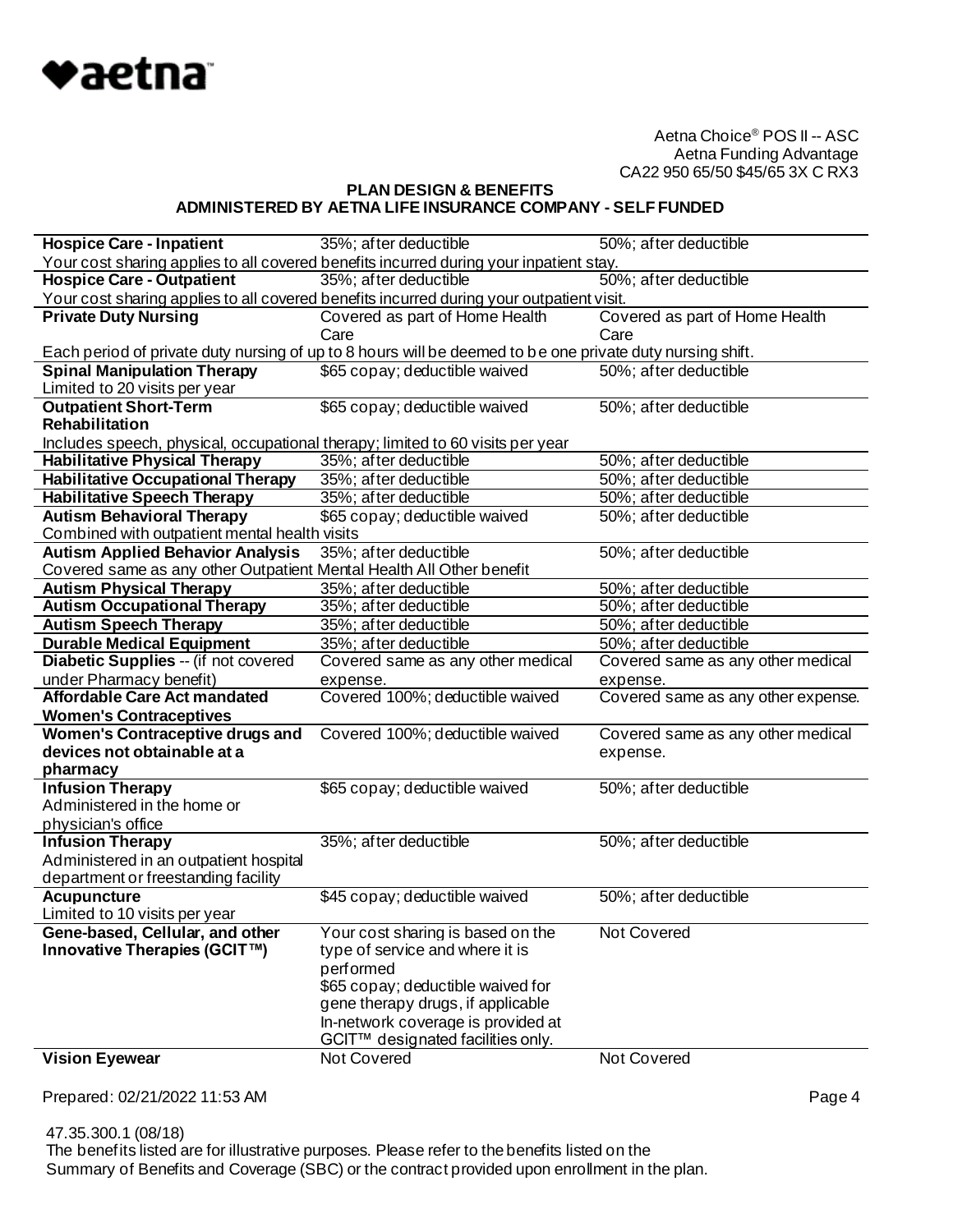

**PLAN DESIGN & BENEFITS ADMINISTERED BY AETNA LIFE INSURANCE COMPANY - SELF FUNDED**

| <b>Transplants</b>                                                | 35%; after deductible<br>Preferred coverage is provided at an<br>IOE contracted facility only.                            | 50%; after deductible             |
|-------------------------------------------------------------------|---------------------------------------------------------------------------------------------------------------------------|-----------------------------------|
| <b>Bariatric Surgery</b>                                          | <b>Not Covered</b>                                                                                                        | <b>Not Covered</b>                |
|                                                                   |                                                                                                                           |                                   |
| <b>FAMILY PLANNING</b>                                            | <b>IN-NETWORK</b>                                                                                                         | <b>OUT-OF-NETWORK</b>             |
| <b>Infertility Treatment</b>                                      | Your cost sharing is based on the                                                                                         | Your cost sharing is based on the |
|                                                                   | type of service and where it is                                                                                           | type of service and where it is   |
|                                                                   | performed                                                                                                                 | performed                         |
| Diagnosis and treatment of the underlying medical condition only. |                                                                                                                           |                                   |
| <b>Comprehensive Infertility Services</b>                         | <b>Not Covered</b>                                                                                                        | Not Covered                       |
| Artificial insemination and ovulation induction                   |                                                                                                                           |                                   |
| <b>Advanced Reproductive</b>                                      | <b>Not Covered</b>                                                                                                        | <b>Not Covered</b>                |
| <b>Technology (ART)</b>                                           |                                                                                                                           |                                   |
|                                                                   | In-vitro fertilization (IVF), zygote intrafallopian transfer (ZIFT), gamete intrafallopian transfer (GIFT), cryopreserved |                                   |
|                                                                   | embryo transfers, intracytoplasmic sperm injection (ICSI), or ovum microsurgery                                           |                                   |
| Vasectomy                                                         | Your cost sharing is based on the                                                                                         | 50%; after deductible             |
|                                                                   | type of service and where it is                                                                                           |                                   |
|                                                                   | performed                                                                                                                 |                                   |
| <b>Tubal Ligation</b>                                             | Covered 100%; deductible waived                                                                                           | 50%; after deductible             |
| <b>PHARMACY</b>                                                   | <b>IN-NETWORK</b><br>Advanced Control Plan - Aetna                                                                        | <b>OUT-OF-NETWORK</b>             |
| <b>Pharmacy Plan Type</b><br><b>Preferred Generic Drugs</b>       |                                                                                                                           |                                   |
| Retail                                                            | \$10 copay                                                                                                                | Not Covered                       |
| <b>Mail Order</b>                                                 | \$20 copay                                                                                                                |                                   |
| <b>Preferred Brand-Name Drugs</b>                                 |                                                                                                                           | Not Applicable                    |
| Retail                                                            | \$30 copay                                                                                                                | Not Covered                       |
| <b>Mail Order</b>                                                 | \$60 copay                                                                                                                | Not Applicable                    |
| Non-Preferred Generic and Brand-Name Drugs                        |                                                                                                                           |                                   |
| Retail                                                            | \$50 copay                                                                                                                | Not Covered                       |
| <b>Mail Order</b>                                                 | $$100$ copay                                                                                                              | Not Applicable                    |
| <b>Specialty Drugs</b>                                            |                                                                                                                           |                                   |
| <b>Preferred Specialty</b>                                        | 30%                                                                                                                       | <b>Not Covered</b>                |
|                                                                   | Maximum \$250                                                                                                             |                                   |
| <b>Non-Preferred Specialty</b>                                    | 30%                                                                                                                       | <b>Not Covered</b>                |
|                                                                   | Maximum \$250                                                                                                             |                                   |

 47.35.300.1 (08/18) The benefits listed are for illustrative purposes. Please refer to the benefits listed on the Summary of Benefits and Coverage (SBC) or the contract provided upon enrollment in the plan.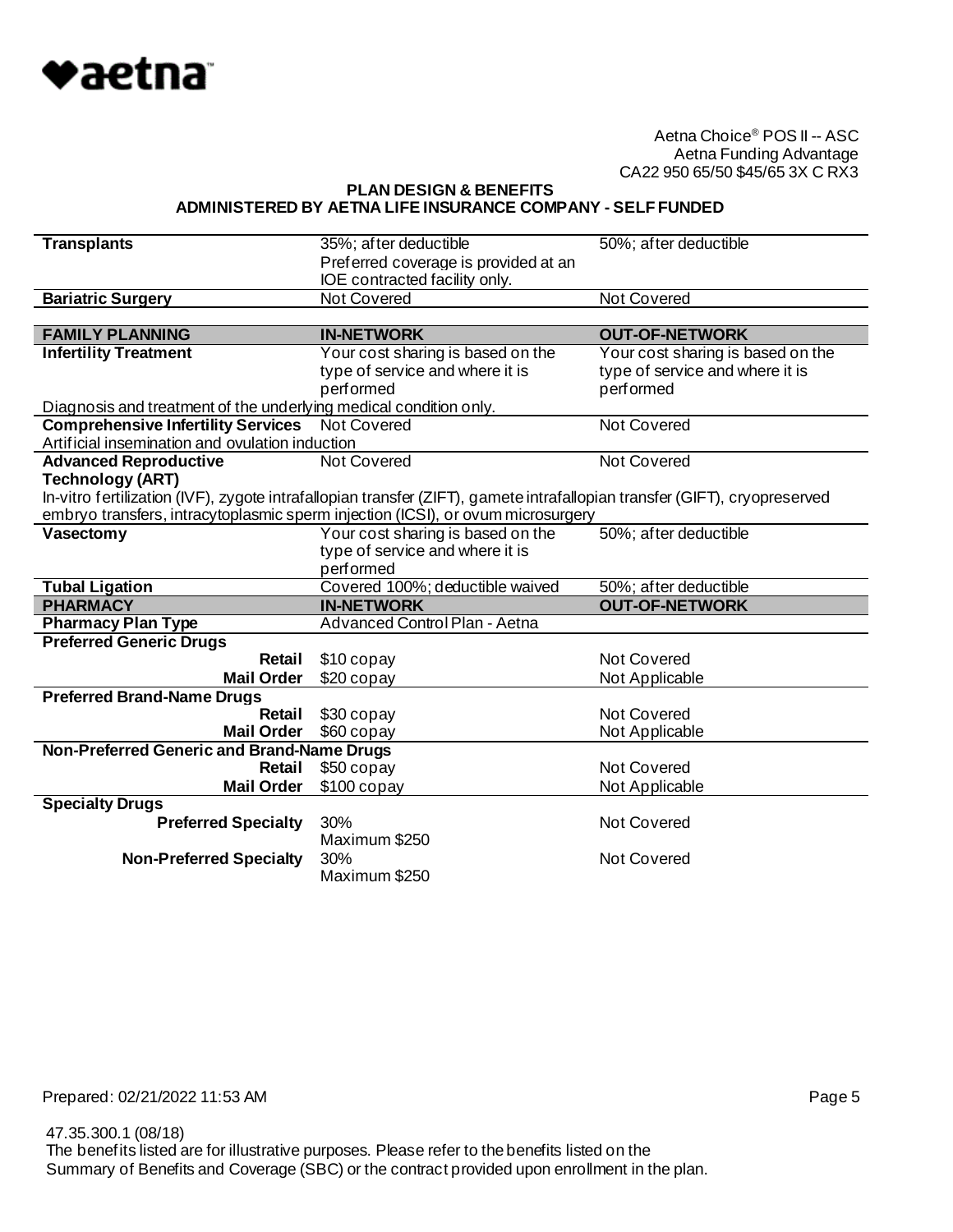

## **PLAN DESIGN & BENEFITS ADMINISTERED BY AETNA LIFE INSURANCE COMPANY - SELF FUNDED**

| <b>Pharmacy Day Supply and Requirements</b> |                                                                                                                                                                                                                                              |
|---------------------------------------------|----------------------------------------------------------------------------------------------------------------------------------------------------------------------------------------------------------------------------------------------|
| Retail                                      | Up to a 30 day supply from Aetna National Network                                                                                                                                                                                            |
| <b>Mandatory Maintenance Choice</b>         | After two retail fills, members are required to fill a 90-day supply of<br>maintenance drugs at CVS Caremark® Mail Service Pharmacy or at a CVS<br>Pharmacy. Otherwise, the member will be responsible for 100 percent of the<br>cost-share. |
| Opt Out                                     | The member must notify us of whether they want to continue to fill at a<br>network retail pharmacy by calling the number on the member ID card.                                                                                              |
| <b>Specialty</b>                            | Up to a 30 day supply                                                                                                                                                                                                                        |
|                                             | All prescription fills must be through our preferred specialty pharmacy<br>network.                                                                                                                                                          |
|                                             | Aetna Control Formulary Aetna Insured List                                                                                                                                                                                                   |

**Choose Generics with Dispense as Written (DAW) override** - The member pays the applicable copay. If the physician requires brand-name, member would pay brand-name copay. If the member requests brand-name when a generic is available, the member pays the applicable copay plus the difference between the generic price and the brand-name price.

Exclude copay differential from applying to Coinsurance Limit

**Plan Includes:** Diabetic supplies and Contraceptive drugs and devices obtainable from a pharmacy.

A limited list of over-the-counter medications are covered when filled with a prescription.

Includes sexual dysfunction drugs for females and males, including daily dose, additional 6 tablets a month for males for erectile dysfunction.

Oral fertility drugs included.

Oral chemotherapy drugs covered 100%

Precertification and quantity limits included

Step Therapy included

Seasonal Vaccinations covered 100% in-network

Preventive Vaccinations covered 100% in-network

Affordable Care Act mandated female contraceptives and preventive medications covered 100% in-network.

# **GENERAL PROVISIONS**

**Dependents Eligibility** Spouse, children from birth to age 26 regardless of student status. Plans are provided by: Aetna Life Insurance Company. While this material is believed to be accurate as of the production date, it is subject to change.

Health benefits and health insurance plans contain exclusions and limitations. Not all health services are covered. See plan documents for a complete description of benefits, exclusions, limitations and conditions of coverage. Plan features and availability may vary by location and are subject to change. Providers are independent contractors and are not our agents. Provider participation may change without notice. We do not provide care or guarantee access to health services.

The following is a list of services and supplies that are *generally* not covered. However, your plan documents may contain exceptions to this list based on state mandates or the plan design or rider(s) purchased by your employer.